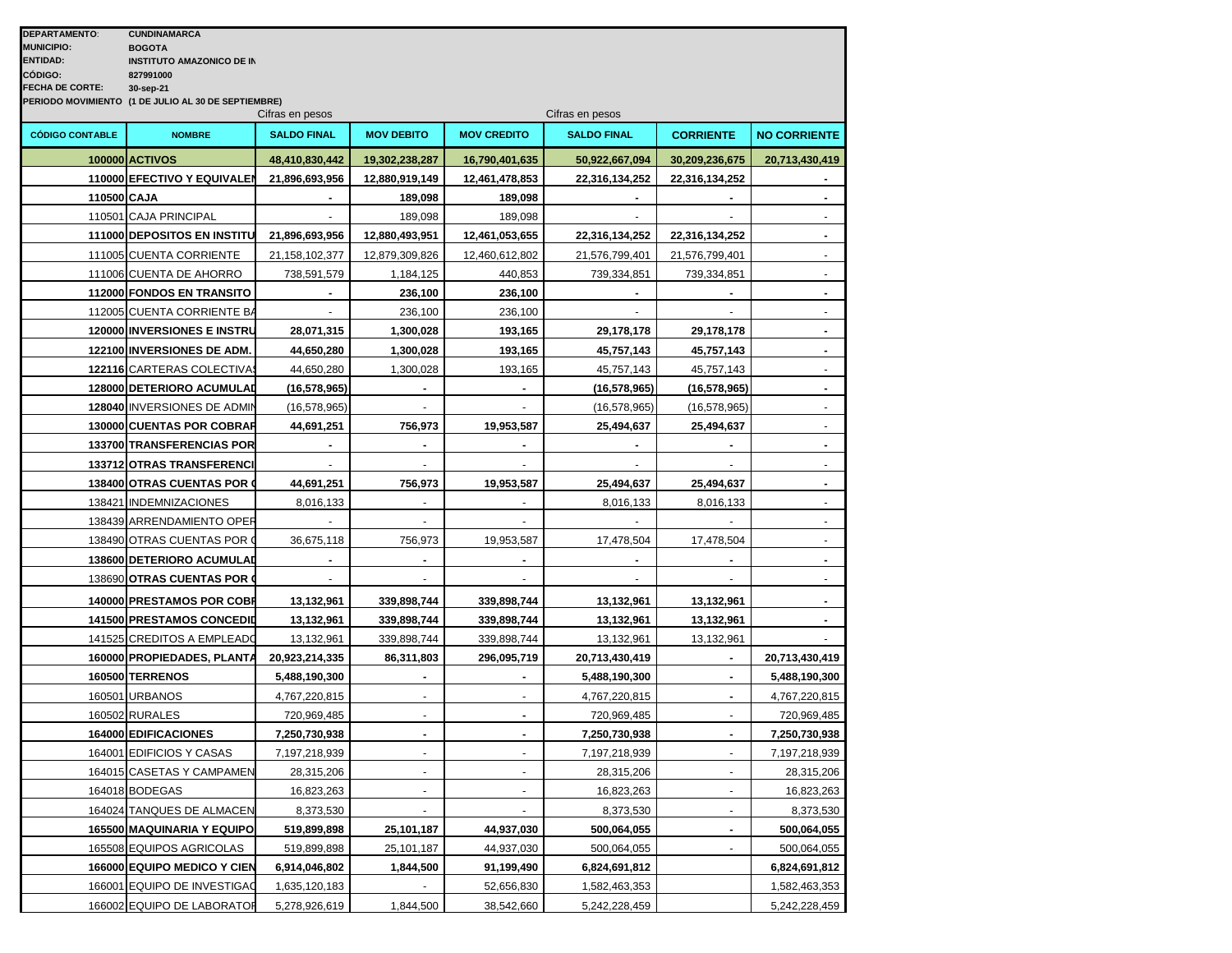| 166500 MUEBLES ENSERES EQ    | 1,636,424,776   | 3,798,480      | 3,808,000        | 1,636,415,256   |                 | 1,636,415,256   |
|------------------------------|-----------------|----------------|------------------|-----------------|-----------------|-----------------|
| 166501 MUEBLES Y ENSERES     | 1,034,655,523   |                | 3,808,000        | 1,030,847,523   |                 | 1,030,847,523   |
| 166502 EQUIPOS Y MAQUINAS    | 601,769,253     | 3,798,480      |                  | 605,567,733     |                 | 605,567,733     |
| 167000 EQUIPOS DE COMUNICA   | 1,914,427,253   | 8,289,743      | 3,629,500        | 1,919,087,496   |                 | 1,919,087,496   |
| 167001 EQUIPO DE COMUNICA    | 248,063,205     |                |                  | 248,063,205     |                 | 248,063,205     |
| 167002 EQUIPO DE COMPUTAC    | 1,666,364,048   | 8,289,743      | 3,629,500        | 1,671,024,291   |                 | 1,671,024,291   |
| 167500 EQUIPO DE TRANSPORT   | 470,593,114     |                |                  | 470,593,114     |                 | 470,593,114     |
| 167502 TERRESTRE             | 264,994,836     |                |                  | 264,994,836     |                 | 264,994,836     |
| 167504 MARITIMO Y FLUVIAL    | 205,598,278     |                |                  | 205,598,278     |                 | 205,598,278     |
| 168500 DEPRECIACIÓN ACUMU    | (3,271,098,746) | 36,210,290     | 141,454,096      | (3,376,342,552) |                 | (3,376,342,552) |
| 168501 EDIFICACIONES         | (535, 642, 495) |                | 34,846,335       | (570, 488, 830) |                 | (570,488,830)   |
| 168504 MAQUINARIA Y EQUIPO   | (163, 386, 814) | 10,908,008     | 3,510,855        | (155,989,661)   |                 | (155,989,661)   |
| 168505 EQUIPO MEDICO Y CIEN  | (1,364,416,587) | 23,280,567     | 53,872,547       | (1,395,008,567) |                 | (1,395,008,567) |
| 168506 MUEBLES ENSERES Y E   | (584, 567, 433) | 727,428        | 15,600,360       | (599, 440, 365) |                 | (599, 440, 365) |
| 168507 EQUIPO DE COMUNICAÇ   | (479, 880, 194) | 1,294,287      | 28,251,989       | (506, 837, 896) |                 | (506, 837, 896) |
| 168508 EQUIPO DE TRANSPORT   | (143, 205, 223) |                | 5,372,010        | (148,577,233)   |                 | (148, 577, 233) |
| 169500 DETERIORO ACUMULAD    |                 | 11,067,603     | 11,067,603       |                 |                 |                 |
| 169509 EQUIPO MEDICO Y CIEN  |                 | 11,067,603     | 11,067,603       |                 |                 |                 |
| 190000 OTROS ACTIVOS         | 5,505,026,624   | 5,993,051,590  | 3,672,781,567.00 | 7,825,296,647   | 7,825,296,647   |                 |
| 190200 PLAN DE ACTIVOS PAR.  | 131,184,384     |                |                  | 131,184,384     | 131,184,384     |                 |
| 190202 RECURSOS ENTREGAD     | 131,184,384     |                |                  | 131,184,384     | 131,184,384     |                 |
| 190500 BIENES Y SERVICIOS P/ | 87,161,493      | 1,062,151      | 52,639,193       | 35,584,451      | 35,584,451      |                 |
| 190501 SEGUROS.              | 87,161,493      | 1,062,151      | 52,639,193       | 35,584,451      | 35,584,451      |                 |
| 190600 AVANCES Y ANTICIPOS   | 289,310,136     | 1,437,629,275  | 1,229,159,870    | 497,779,541     | 497,779,541     |                 |
| 190603 AVANCES PARA VIATICO  | 53,758,108      | 396,109,642    | 314,216,704      | 135,651,046     | 135,651,046     |                 |
| 190604 ANTICIPO PARA ADQUIS  | 235,552,028     | 1,041,519,633  | 914,943,166      | 362,128,495     | 362,128,495     |                 |
| 190700 ANTICIPOS O SALDOS /  | 586,750         |                |                  | 586,750         | 586,750         |                 |
| 190702 RETENCION EN LA FUEI  | 586,750         |                |                  | 586,750         | 586,750         |                 |
| 190800 RECURSOS ENTREGAD     | 4,988,507,362   | 4,509,617,039  | 2,352,595,129    | 7,145,529,272   | 7,145,529,272   |                 |
| 190801 EN ADMINISTRACION     | 4,988,507,362   | 4,509,617,039  | 2,352,595,129    | 7,145,529,272   | 7,145,529,272   |                 |
| 197000 ACTIVOS INTANGIBLES   | 136,090,005     | 28,843,125     | 15,900,000       | 149,033,130     | 149,033,130     |                 |
| 197007 LICENCIAS             | 136,090,005     | 28,843,125     | 15,900,000       | 149,033,130     | 149,033,130     |                 |
| 197500 AMORIZACION ACUMUL    | (127, 813, 506) | 15,900,000     | 22,487,375       | (134, 400, 881) | (134, 400, 881) |                 |
| 197507 LICENCIAS             | (127, 813, 506) | 15,900,000     | 22,487,375       | (134, 400, 881) | (134, 400, 881) |                 |
| 200000 PASIVO                | 26,017,124,433  | 15,375,397,597 | 17,002,447,298   | 27,644,174,134  | 27,632,278,689  | 11,895,445      |
| 230000 PRESTAMOS POR PAGA    | 20,557,183      | 3,626,643      |                  | 16,930,540      | 5,035,095       | 11,895,445      |
| 231300 FINANCIAMIENTO INTER  | 8,661,738       | 3,626,643      |                  | 5,035,095       | 5,035,095       |                 |
| 231315 ARRENDAMIENTO FINAI   | 8,661,738       | 3,626,643      |                  | 5,035,095       | 5,035,095       |                 |
| 231400 FINANCIAMIENTO INTER  | 11,895,445      |                |                  | 11,895,445      |                 | 11,895,445      |
| 231410 ARRENDAMIENTO FINAI   | 11,895,445      |                |                  | 11,895,445      |                 | 11,895,445      |
| 240000 CUENTAS POR PAGAR     | 2,403,637,666   | 9,462,367,579  | 10,229,418,176   | 3,170,688,263   | 3,170,688,263   |                 |
| 240100 ADQUISICION DE BIENE  | 1,084,521,173   | 3,207,601,051  | 3,288,922,768    | 1,165,842,890   | 1,165,842,890   | ۰.              |
| 240101 BIENES Y SERVICIOS    | 98,386,725      | 605,807,435    | 617,110,896      | 109,690,186     | 109,690,186     | ٠               |
| 240102 PROYECTOS DE INVERS   | 986,134,448     | 2,601,793,616  | 2,671,811,872    | 1,056,152,704   | 1,056,152,704   | $\sim$          |
| 242400 DESCUENTO DE NOMIN    | 83,200,881      | 415,810,852    | 445,629,389      | 113,019,418     | 113,019,418     | $\sim$          |
| 242401 APORTES A FONDOS PE   | 26,637,208      | 151,265,749    | 157,426,354      | 32,797,813      | 32,797,813      | $\sim$          |
| 242402 APORTES A SEGURIDAD   | 660,000         | 84,910,199     | 100,891,181      | 16,640,982      | 16,640,982      | $\sim$          |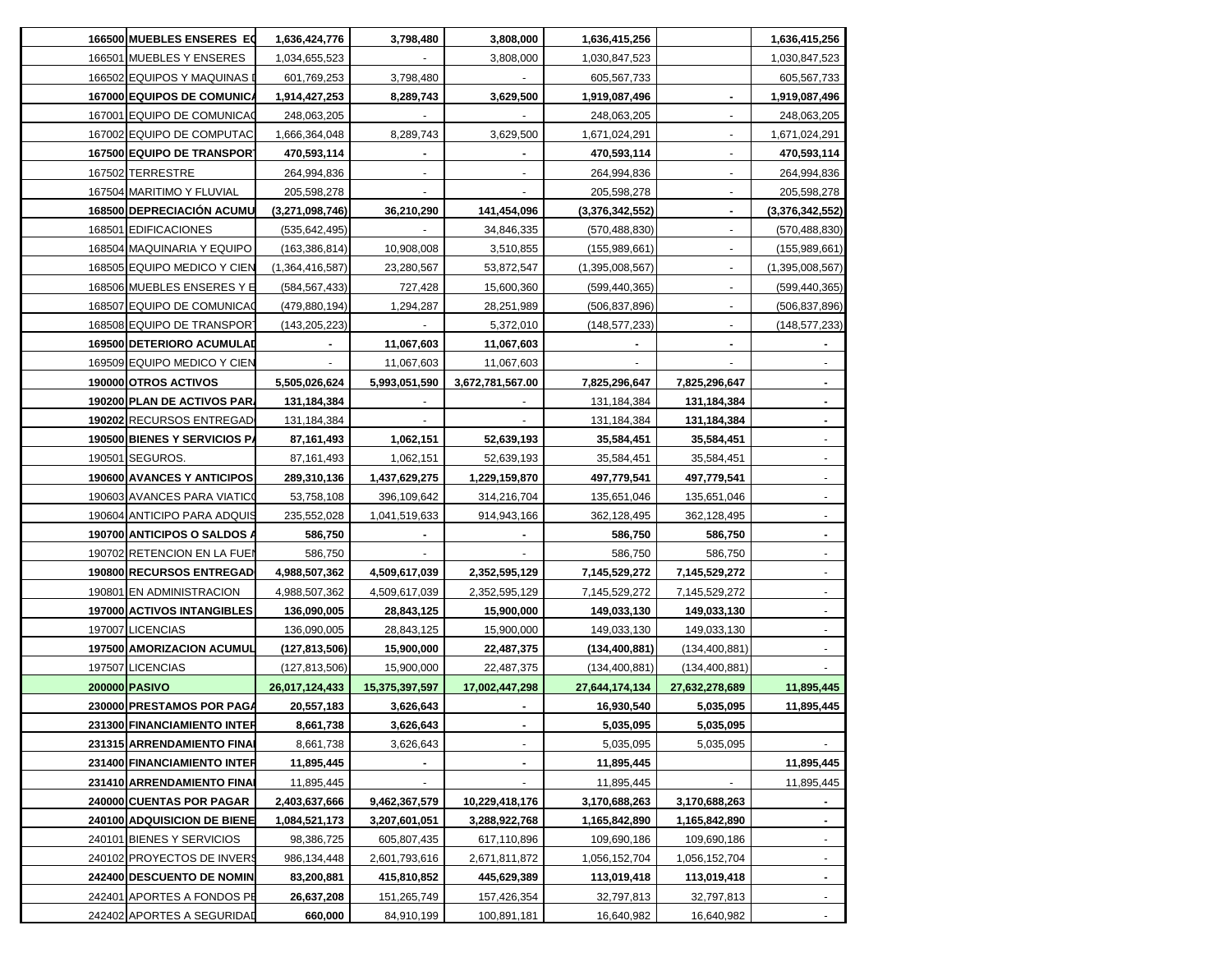| 242405 COOPERATIVAS          |                |               |                |                |                |        |
|------------------------------|----------------|---------------|----------------|----------------|----------------|--------|
| 242407 LIBRANZAS             | 55,704,629     | 179,134,540   | 186,811,490    | 63,381,579     | 63,381,579     |        |
| 242411 EMBARGOS JUDICIALES   | 199,044        | 500,364       | 500,364        | 199,044        | 199,044        |        |
| 243600 RETENCION EN LA FUE   | 88,067,749     | 325,382,408   | 296,158,467    | 58,843,808     | 58,843,808     |        |
| 243603 HONORARIOS            | 6,492,787      | 23,169,000    | 22,881,210     | 6,204,997      | 6,204,997      |        |
| 243605 SERVICIOS             | 9,784,566      | 27,789,000    | 30,792,120     | 12,787,686     | 12,787,686     |        |
| 243606 ARRENDAMIENTOS        | 280,749        | 842,000       | 841,842        | 280,591        | 280,591        |        |
| 243607 ARRENDAMIENTOS        |                |               |                |                |                |        |
| 243608 COMPRAS               | 3,291,687      | 16,739,000    | 14.501.825     | 1,054,512      | 1,054,512      |        |
| 243615 A EMPLEADOS ART 383   | 37,007,327     | 73,471,000    | 54,952,518     | 18,488,845     | 18,488,845     |        |
| 243625 IMPUESTO A LAS VENTA  | 840,041        | 7,725,000     | 8,010,206      | 1,125,247      | 1,125,247      |        |
| 243627 RETENCION DE IMPUES   | 8,859,157      | 18,112,873    | 12,510,792     | 3,257,076      | 3,257,076      |        |
| 243690 OTRAS RETENCIONES     | 21,511,435     | 157,534,535   | 151,667,954    | 15,644,854     | 15,644,854     |        |
| 244000 IMPUESTOS, CONTRIBU   | 2,167,598      | 5,770,148     | 4,563,803      | 961,253        | 961,253        |        |
| 244014 CUOTA DE FISCALIZACI  |                |               |                |                |                |        |
| 244023 CONTRIBUCIONES        | 2,167,598      | 5,770,148     | 4,563,803      | 961,253        | 961,253        |        |
| 244500 IMPUESTO AL VALOR A   |                |               |                |                |                |        |
| 244502 VENTA DE SERVICIOS    |                |               |                |                |                |        |
| 246000 CREDITOS JUDICIALES   | 45,391,315     |               |                | 45,391,315     | 45,391,315     |        |
| 246002 SENTENCIAS            | 45,391,315     |               |                | 45,391,315     | 45,391,315     |        |
| 249000 OTRAS CUENTAS POR F   | 1,100,288,950  | 5,507,803,120 | 6,194,143,749  | 1,786,629,579  | 1,786,629,579  |        |
| 249027 VIATICOS Y GASTOS DE  | 10,714,500     | 141,817,278   | 144,014,701    | 12,911,923     | 12,911,923     |        |
| 249028 SEGUROS               |                | 2,795,880     | 2,795,880      |                |                |        |
| 249040 SALDOS A FAVOR DE BE  | 96,189,187     | 75,633,790    | 82,389,136     | 102,944,533    | 102,944,533    |        |
| 249050 APORTES AL ICBF Y SEI | 38,469,500     | 115,598,400   | 114,910,600    | 37,781,700     | 37,781,700     |        |
| 249051 SERVICIOS PUBLICOS    | 1,127,748      | 72,007,623    | 75,899,145     | 5,019,270      | 5,019,270      |        |
| 249055 SERVICIOS             | 949,211,936    | 5,065,445,170 | 5,742,646,226  | 1,626,412,992  | 1,626,412,992  |        |
| 249058 ARRENDAMIENTO OPER    | 4,576,079      | 34,504,979    | 31,488,061     | 1,559,161      | 1,559,161      |        |
| 250000 BENEFICIOS A LOS EMP  | 635,902,735    | 1,557,769,198 | 1,875,061,645  | 953,195,182    | 953,195,182    |        |
| 251100 BENEFICIOS A LOS EMP  | 635,902,735    | 1,557,769,198 | 1,875,061,645  | 953,195,182    | 953,195,182    |        |
| 251101 NOMINA POR PAGAR      | 7,024,607      | 1,051,617,248 | 1,067,450,313  | 22,857,672     | 22,857,672     |        |
| 251102 CESANTIAS             | 148,733,899    | 12,510,666    | 76,257,491     | 212,480,724    | 212,480,724    |        |
| 251103 INTERESES SOBRE CES   | 17,879,630     | 871,536       | 9,083,238      | 26,091,332     | 26,091,332     |        |
| 251104 VACACIONES            | 230,726,542    | 17,785,648    | 87,793,450     | 300,734,344    | 300,734,344    |        |
| 251105 PRIMA DE VACACIONES   | 116,822,550    | 4,066,842     | 38,521,766     | 151,277,474    | 151,277,474    |        |
| 251106 PRIMA DE SERVICIOS    |                | 987,500       | 76,186,979     | 75,199,479     | 75,199,479     |        |
| 251107 PRIMA DE NAVIDAD      |                | 987,500       | 76,186,979     | 75,199,479     | 75,199,479     |        |
| 251109 BONIFICACIONES        |                |               |                |                |                |        |
| 251111 APORTES A RIESGOS LA  | 3,870,560      | 11,691,800    | 11,769,080     | 3,947,840      | 3,947,840      | ۰.     |
| 251122 APORTES A FONDOS PE   | 58,633,709     | 247,783,901   | 239,041,739    | 49,891,547     | 49,891,547     | ٠      |
| 251123 APORTES A SEGURIDAD   | 52,211,238     | 209,466,557   | 192,770,610    | 35,515,291     | 35,515,291     | ۰.     |
| 270000 PROVISIONES           | ٠              | ۰.            | $\blacksquare$ | ۰.             | $\sim$         | ۰.     |
| 270104 OBLIGACIONES FISCALE  | ۰.             |               |                | $\sim$         | $\sim$         | $\sim$ |
| 290000 OTROS PASIVOS         | 22,957,026,849 | 4,351,634,177 | 4,897,967,477  | 23,503,360,149 | 23,503,360,149 | $\sim$ |
| 290200 RECURSOS RECIBIDOS    | 22,957,026,849 | 4,351,634,177 | 4,897,967,477  | 23,503,360,149 | 23,503,360,149 | $\sim$ |
| 290201 EN ADMINISTRACION     | 22,957,026,849 | 4,351,634,177 | 4,897,967,477  | 23,503,360,149 | 23,503,360,149 |        |
| 299002 INGRESO DIFERIDO POR  |                |               |                |                |                |        |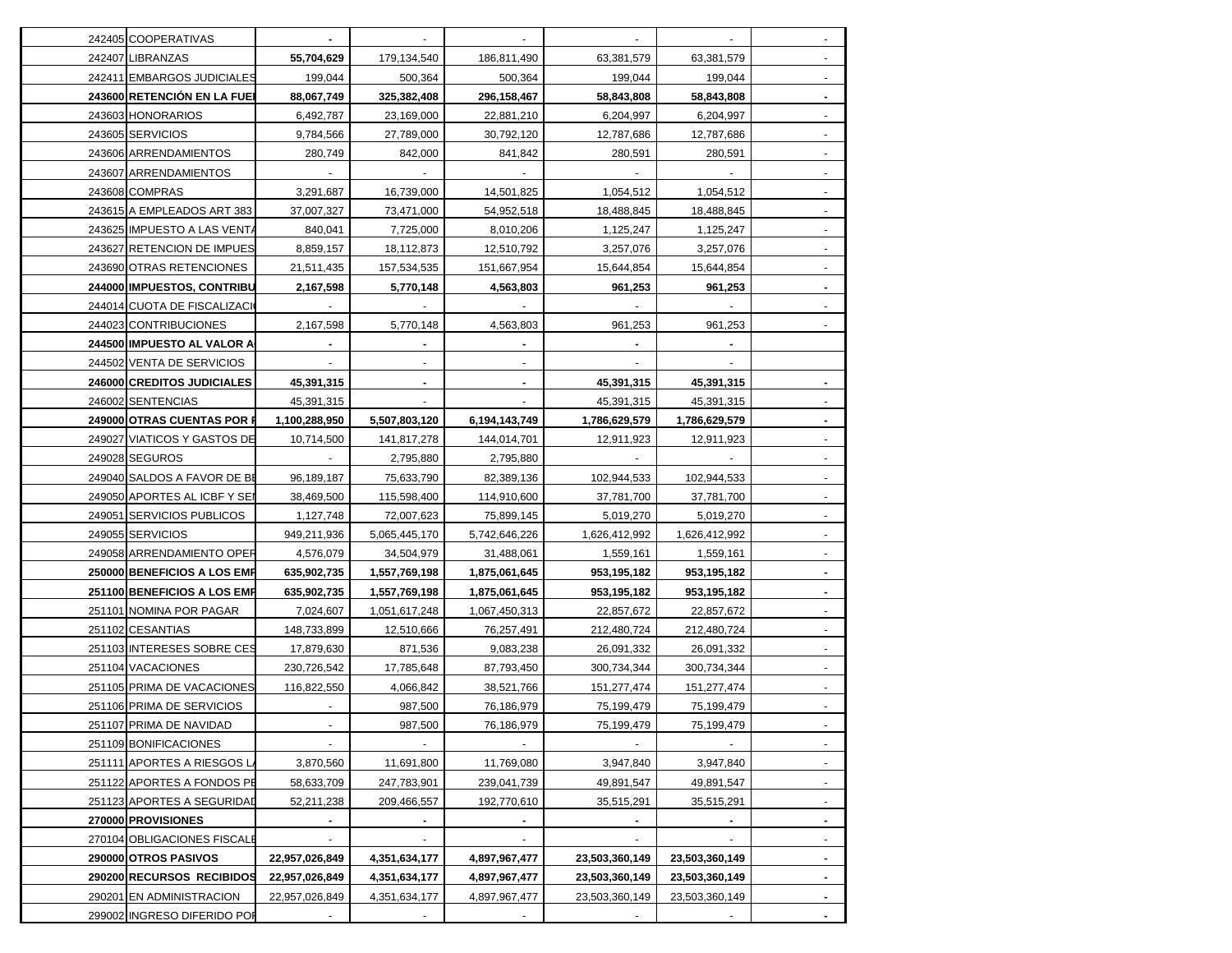| 300000 PATRIMONIO            | 20,120,751,971 |               | $\blacksquare$ | 20,120,751,971 |                | 20,120,751,971 |
|------------------------------|----------------|---------------|----------------|----------------|----------------|----------------|
| 310000 PATRIMONIO DE LAS EN  | 20,120,751,971 |               |                | 20,120,751,971 |                | 20,120,751,971 |
| 310500 CAPITAL FISCAL        | 20,120,751,971 |               |                | 20,120,751,971 |                | 20,120,751,971 |
| 310506 CAPITAL FISCAL        | 20,120,751,971 |               |                | 20,120,751,971 |                | 20,120,751,971 |
| 311000 RESULTADO DEL EJERO   |                |               |                |                |                |                |
| 311001 EXCEDENTE DEL EJERO   |                |               |                |                |                |                |
| 311002 DÉFICIT DEL EJERCICIO |                |               |                |                |                |                |
| 400000 INGRESOS              | 10,727,120,891 | 6,322,415     | 6,744,820,072  | 17,465,618,548 |                | 17,465,618,548 |
| 430000 VENTA DE SERVICIOS    |                |               |                |                |                |                |
| 439032 CONSULTORIAS          |                |               |                |                |                |                |
| 440000 TRANSFERENCIAS Y SU   | 10,672,081,341 |               | 6,733,808,457  | 17,405,889,798 |                | 17,405,889,798 |
| 442800 OTRAS TRANSFERENCI    | 10,672,081,341 |               | 6,733,808,457  | 17,405,889,798 |                | 17,405,889,798 |
| 442802 PARA PROYECTOS DE I   | 5,963,738,396  |               | 4,442,492,264  | 10,406,230,660 |                | 10,406,230,660 |
| 442803 PARA GASTOS DE FUNO   | 4,703,216,745  |               | 2,270,795,006  | 6,974,011,751  |                | 6,974,011,751  |
| 442807 BIENES RECIBOS SIN CO | 5,126,200      |               | 20,521,187     | 25,647,387     |                | 25,647,387     |
| 480000 OTROS INGRESOS        | 55,039,550     | 6,322,415     | 11,011,615     | 59,728,750     |                | 59,728,750     |
| 480200 FINANCIEROS           | 15,752,844     |               | 2,043,300      | 17,796,144     |                | 17,796,144     |
| 480201 INTERESES SOBRE DEF   | 14,768,384     |               | 1,300,028      | 16,068,412     |                | 16,068,412     |
| 480290 OTROS INGRESOS FINA   | 984,460        |               | 743,272        | 1,727,732      |                | 1,727,732      |
| 480800 INGRESOS DIVERSOS     | 39,286,706     | 6,322,415     | 8,968,315      | 41,932,606     |                | 41,932,606     |
| 480826 RECUPERACIONES        |                |               |                |                |                |                |
| 480827 APROVECHAMIENTOS      | 39,286,706     | 6,322,415     | 8,968,315      | 41,932,606     |                | 41,932,606     |
| 500000 GASTOS                | 8,454,166,853  | 5,902,075,200 | 48,364,494     | 14,307,877,559 |                | 14,307,877,559 |
| 510000 DE ADMINISTRACIÓN Y   | 1,936,536,893  | 948,572,660   | 244,708        | 2,884,864,845  |                | 2,884,864,845  |
| 510100 SUELDOS Y SALARIOS    | 896,158,365    | 437,896,076   |                | 1,334,054,441  |                | 1,334,054,441  |
| 510101 SUELDOS DEL PERSON    | 655,014,868    | 334,173,867   |                | 989,188,735    |                | 989,188,735    |
| 510103 HORAS EXTRAS Y FEST   | 885,200        |               |                | 885,200        |                | 885,200        |
| 510123 AUXILIO DE TRANSPORT  | 4,524,295      | 2,580,476     |                | 7,104,771      |                | 7,104,771      |
| 510145 SALARIO INTEGRAL      | 235,734,002    | 101,141,733   |                | 336,875,735    |                | 336,875,735    |
| 510200 CONTRIBUCIONES IMPU   | 230,000        |               |                | 230,000        |                | 230,000        |
| 510201 INCAPACIDADES         |                |               |                |                |                |                |
| 510203 INDEMNIZACIONES       |                |               |                |                |                |                |
| 510204 GASTOS MEDICOS Y DR   | 230,000        |               |                | 230,000        | $\blacksquare$ | 230,000        |
| 510300 CONTRIBUCIONES EFEO   | 207,794,189    | 102,186,055   | 136,928        | 309,843,316    |                | 309,843,316    |
| 510302 APORTES CAJA DE CON   | 33,082,500     | 16,611,500    |                | 49,694,000     |                | 49,694,000     |
| 510303 APORTES A SEGURIDAD   | 70,125,228     | 34,350,107    | 136,928        | 104,338,407    |                | 104,338,407    |
| 510305 RIESGOS PROFESIONAL   | 5,572,400      | 2,735,380     |                | 8,307,780      |                | 8,307,780      |
| 510307 COTIZACIÓN DEL RÉGIN  | 99,014,061     | 48,489,068    |                | 147,503,129    |                | 147,503,129    |
| 510400 APORTES SOBRE LA NO   | 128,375,200    | 63,018,200    |                | 191,393,400    |                | 191,393,400    |
| 510401 APORTES AL ICBF       | 77,020,000     | 37,808,000    |                | 114,828,000    |                | 114,828,000    |
| 510402 APORTES AL SENA       | 51,355,200     | 25,210,200    |                | 76,565,400     |                | 76,565,400     |
| 510700 PRESTACIONES SOCIAL   | 249,772,021    | 131,390,391   | 90,290         | 381,072,122    |                | 381,072,122    |
| 510701 VACACIONES            | 50,945,302     | 31,169,674    |                | 82,114,976     |                | 82,114,976     |
| 510702 CESANTIAS             | 53,725,140     | 27,617,955    |                | 81,343,095     |                | 81,343,095     |
| 510703 INTERESES A LAS CESA  | 6,447,063      | 3,246,468     | 90,290         | 9,603,241      |                | 9,603,241      |
| 510704 PRIMA DE VACACIONES   | 26,970,874     | 14,755,160    |                | 41,726,034     |                | 41,726,034     |
| 510706 PRIMA DE SERVICIOS    | 55,668,109     | 27,053,691    |                | 82,721,800     |                | 82,721,800     |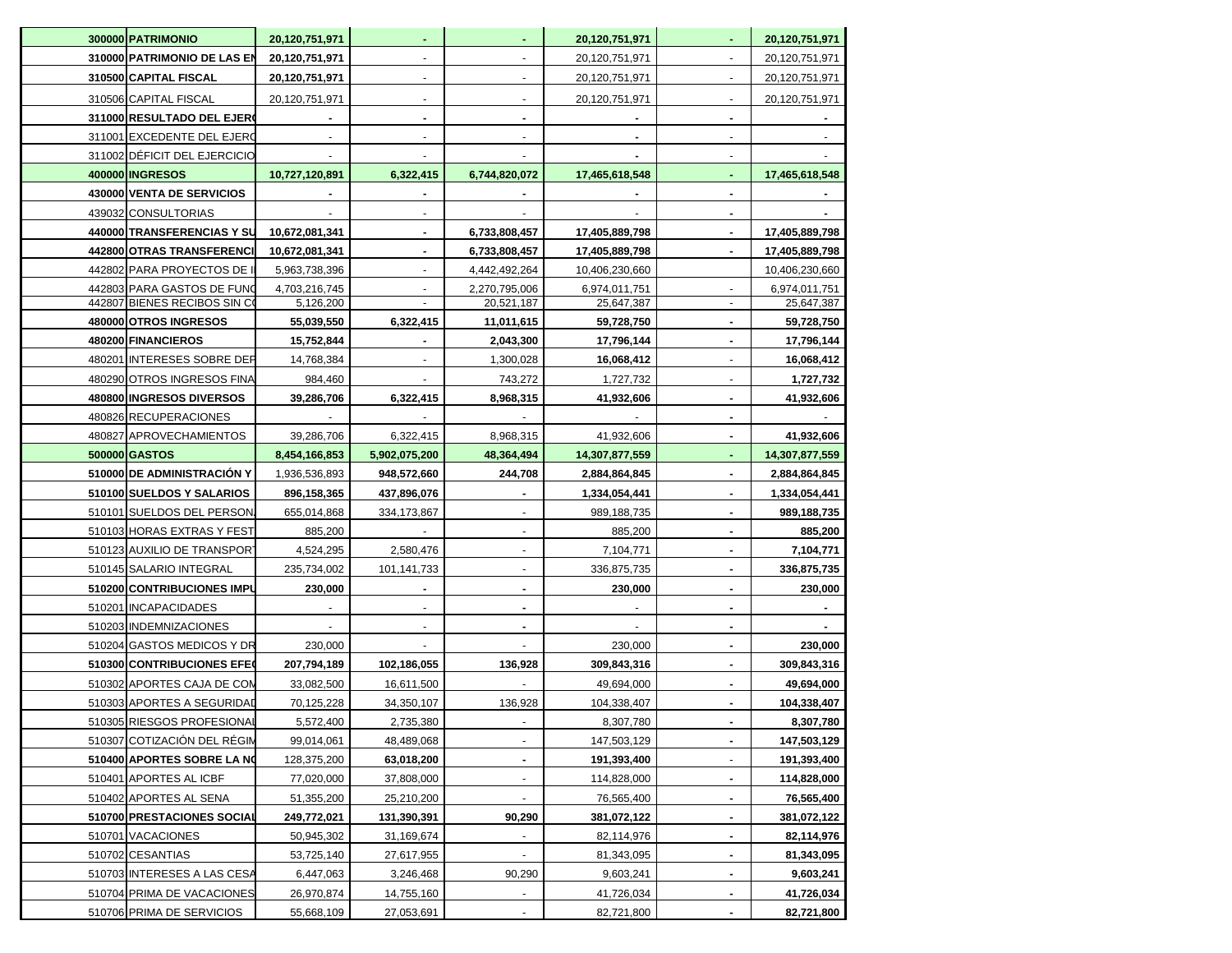| 510790 OTRAS PRIMAS          | 56,015,533  | 27,547,443  |                          | 83,562,976    |                | 83,562,976    |
|------------------------------|-------------|-------------|--------------------------|---------------|----------------|---------------|
| 510800 GASTOS DE PERSONAL    | 4,328,685   | 1,578,500   | $\blacksquare$           | 5,907,185     | $\blacksquare$ | 5,907,185     |
| 510803 CAPACITACION, BIENES  | 1,880,400   | 1,578,500   | $\mathbf{r}$             | 3,458,900     |                | 3,458,900     |
| 510804 DOTACION Y SUMNISTR   | 2,104,800   |             | $\mathbf{r}$             | 2,104,800     |                | 2,104,800     |
| 510810 VIATICOS              | 343,485     |             |                          | 343,485       |                | 343,485       |
| 511100 GENERALES             | 414,680,854 | 205,889,213 | 17,490                   | 620,552,577   |                | 620,552,577   |
| 511113 VIGILANCIA Y SEGURIDA | 167,462,444 | 107,348,190 |                          | 274,810,634   |                | 274,810,634   |
| 511114 MATERIALES Y SUMINIS  | 15,693,894  | 3,997,205   |                          | 19,691,099    |                | 19,691,099    |
| 511115 MANTENIMIENTO         | 9,129,946   | 5,236,344   |                          | 14,366,290    |                | 14,366,290    |
| 511116 REPARACION            |             |             |                          |               |                |               |
| 511117 SERVICIOS PÚBLICOS    | 5,702,753   | 866,874     |                          | 6,569,627     |                | 6,569,627     |
| 511118 ARRENDAMIENTO OPER    | 53,100,425  | 26,919,525  |                          | 80,019,950    |                | 80,019,950    |
| 511119 VIATICOS Y GASTOS DE  |             |             |                          |               |                |               |
| 511121 IMPRESOS, PUBLICACIO  |             |             |                          |               |                |               |
| 511122 FOTOCOPIAS            | 258,000     | 150,000     |                          | 408,000       |                | 408,000       |
| 511123 COMUNICACIONES Y TR   | 13,613,554  | 540,850     | 17,490                   | 14,136,914    |                | 14,136,914    |
| 511125 SEGUROS GENERALES     | 2,518,386   | 2,398,032   |                          | 4,916,418     |                | 4,916,418     |
| 511127 PROMOCION Y DIVULGA   |             |             |                          |               |                |               |
| 511146 COMBUSTIBLES Y LUBR   | 3,786,010   | 5,334,297   |                          | 9,120,307     |                | 9,120,307     |
| 511149 SERVICIOS DE ASEO Y 0 | 79,627,852  | 26,012,040  |                          | 105,639,892   |                | 105,639,892   |
| 511155 ELEMENTOS DE ASEO Y   | 9,968,925   | 7,010,397   |                          | 16,979,322    |                | 16,979,322    |
| 511164 GASTOS LEGALES        | 854,587     |             |                          | 854,587       | $\blacksquare$ | 854,587       |
| 511165 INTANGIBLES           | 819,718     |             | $\overline{\phantom{a}}$ | 819,718       | $\blacksquare$ | 819,718       |
| 511166 COSTAS PROCESALES     |             | $\sim$      | $\blacksquare$           |               | $\blacksquare$ |               |
| 511174 ASIGNACION DE BIENES  | 8,174,420   | 4,409,948   | $\blacksquare$           | 12,584,368    | $\blacksquare$ | 12,584,368    |
| 511180 SERVICIOS             | 43,969,940  | 15,665,511  | $\blacksquare$           | 59,635,451    | $\blacksquare$ | 59,635,451    |
| 511190 OTROS GASTOS GENER    |             |             | $\blacksquare$           |               | $\blacksquare$ |               |
| 512000 IMPUESTOS, CONTRIBU   | 35,197,579  | 6,614,225   |                          | 41,811,804    |                | 41,811,804    |
| 512001 PREDIAL UNIFICADO     | 26,314,594  |             |                          | 26,314,594    |                | 26,314,594    |
| 512002 CUOTA DE FISCALIZACIO |             |             |                          |               |                |               |
| 512011 IMPUESTO VEHICULOS    | 5,178,700   | 3,624,000   |                          | 8,802,700     |                | 8,802,700     |
| 512017 INTERESES DE MORA     |             |             | $\mathbf{r}$             |               |                |               |
| 512024 GRAVAMEN A LAS TRAN   | 3,704,285   | 2,990,225   |                          | 6,694,510     |                | 6,694,510     |
| 512090 OTROS IMPUESTOS       |             |             |                          |               |                |               |
| 530000 DETERIORO, DEPRECIA   | 310,761,483 | 158,439,489 |                          | 469,200,972   |                | 469,200,972   |
| 534600 DETERIORO DE INVERS   | 422,312     | 193,165     | $\blacksquare$           | 615,477       |                | 615,477       |
| 534601 INVERSIONES DE ADMO   | 422,312     | 193,165     |                          | 615,477       | $\blacksquare$ | 615,477       |
| 535100 DETERIORO DE PROPIE   |             | 11,067,603  |                          | 11,067,603    |                | 11,067,603    |
| 535109 EQUIPO MEDICO Y CIEN  |             | 11,067,603  |                          | 11,067,603    |                | 11,067,603    |
| 536000 DEPRECIACION DE PRO   | 271,099,842 | 141,454,096 |                          | 412,553,938   |                | 412,553,938   |
| 536001 EDIFICACIONES         | 69,692,670  | 34,846,335  |                          | 104,539,005   |                | 104,539,005   |
| 536004 MAQUINARIA Y EQUIPO   | 6,926,202   | 3,510,855   |                          | 10,437,057    |                | 10,437,057    |
| 536005 EQUIPO MEDICO Y CIEN  | 97,280,564  | 53,872,547  |                          | 151, 153, 111 |                | 151, 153, 111 |
| 536006 MUEBLES ENSERES Y E   | 31,123,445  | 15,600,360  |                          | 46,723,805    |                | 46,723,805    |
| 536007 EQUIPOS DE COMUNICA   | 55,332,941  | 28,251,989  |                          | 83,584,930    |                | 83,584,930    |
| 536008 EQUIPOS DE TRANSPOR   | 10,744,020  | 5,372,010   |                          | 16,116,030    |                | 16,116,030    |
| 536600 AMORTIZACION DE ACT   | 39,239,329  | 5,724,625   | $\blacksquare$           | 44,963,954    | $\blacksquare$ | 44,963,954    |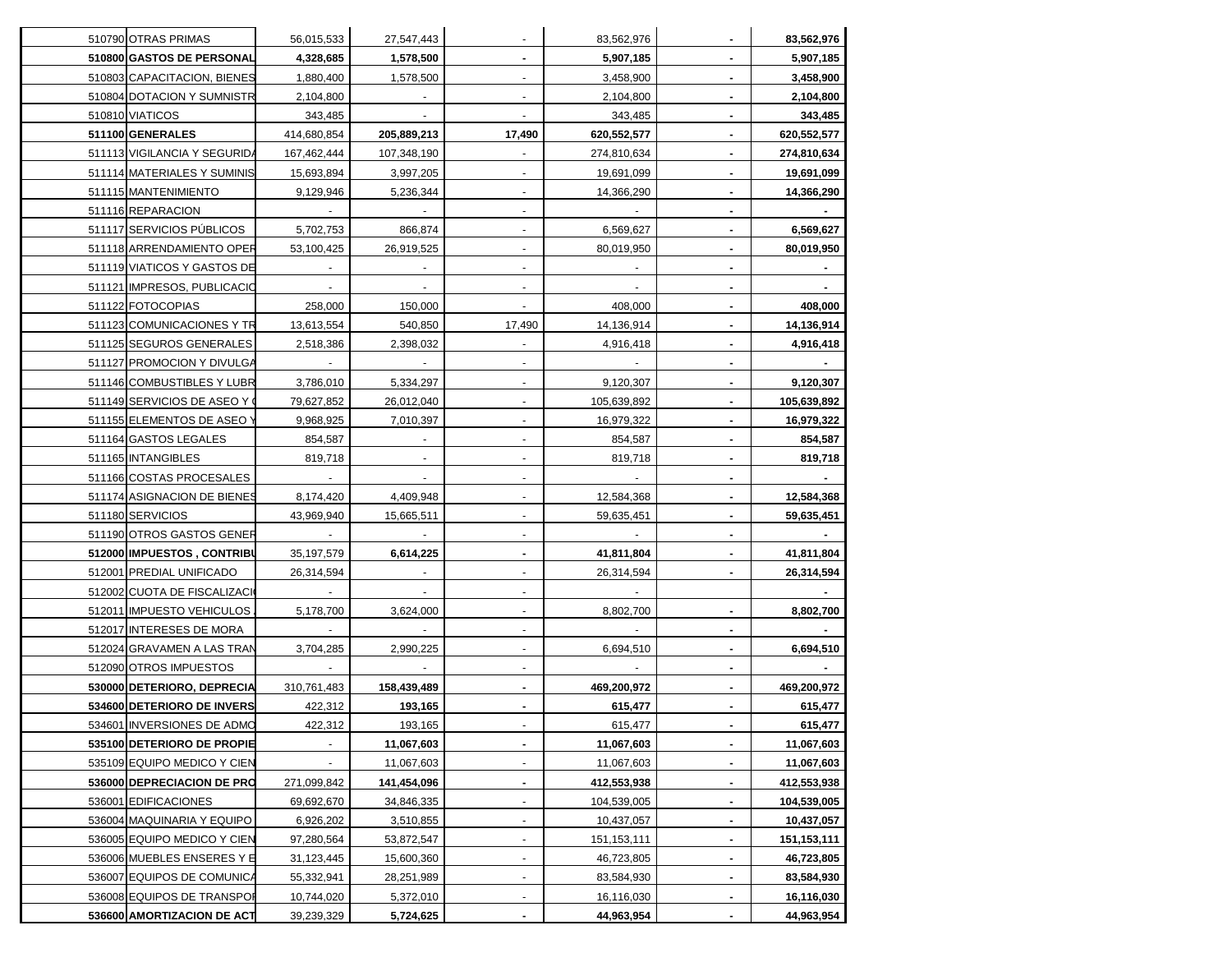| 39,239,329<br>5,724,625<br>44,963,954<br>536605 LICENCIAS<br>537300 PROVISIONES DIVERSA<br>537390 OTRAS PROVISIONES D<br>550800 MEDIO AMBIENTE<br>6,109,228,558<br>4,696,291,183<br>48,055,060<br>10,757,464,681<br>550804 INVESTIGACION<br>6,109,228,558<br>4,696,291,183<br>48,055,060<br>10,757,464,681<br>580000 OTROS GASTOS<br>64,726<br>97,639,919<br>98,771,868<br>196,347,061<br>580200 COMISIONES<br>713,448<br>257,318<br>64,726<br>906,040<br>580240 COMISIONES SERVICIOS<br>64,726<br>906,040<br>713,448<br>257,318<br>580400 FINANCIEROS<br>1,043,195<br>2,188,151<br>3,231,346<br>580490 OTROS GASTOS FINANO<br>1,043,195<br>2,188,151<br>3,231,346<br>589000 GASTOS DIVERSOS<br>95,883,276<br>96,326,399<br>192,209,675<br>589003 IMPUESTOS ASUMIDOS<br>8,860<br>8,860<br>589019 PERDIDA POR BAJA EN<br>96,296,126<br>96,296,126<br>589090 OTROS GASTOS DIVERS<br>95,883,276<br>95,904,689<br>21,413<br>590000 CIERRE DE INGRESOS,<br>590500 CIERRE DE INGRESOS,<br>590501 CIERRE DE INGRESOS,<br>800000 CUENTAS DE ORDEN DE<br>20,521,187<br>20,521,187<br>810000 DERECHOS CONTINGEN<br>$\blacksquare$<br>$\blacksquare$<br>812000 LITIGIOS Y MECANISMO<br>$\blacksquare$<br>812001 CIVILES<br>$\overline{\phantom{a}}$<br>830000 DEUDORAS DE CONTRO<br>224,106,860<br>20,521,187<br>244,628,047<br>$\blacksquare$<br>831500 BIENES Y DERECHOS R<br>220, 173, 591<br>220, 173, 591<br>$\blacksquare$<br>$\blacksquare$<br>$\blacksquare$<br>831510 PROPIEDADES PLANTA<br>220,173,591<br>220,173,591<br>$\blacksquare$<br>$\blacksquare$<br>834700 BIENES ENTREGADOS<br>3,933,269<br>20,521,187<br>24,454,456<br>$\blacksquare$<br>834704 PROPIEDADESPLANTA<br>3,933,269<br>20,521,187<br>24,454,456<br>÷.<br>839000 OTRAS CUENTAS DEUD<br>839090 OTRAS CUENTAS DEUD<br>890000 DEUDORAS POR EL COI<br>(224, 106, 860)<br>20,521,187<br>(244, 628, 047)<br>890500 DERECHOS CONTINGEN<br>890506 LITIGIOS Y MECANISMO<br>891500 DEUDORAS DE CONTRO<br>(224, 106, 860)<br>20,521,187<br>(244, 628, 047)<br>891506 ACTIVOS RETIRADOS<br>(220, 173, 591)<br>(220,173,591)<br>891518 BIENES ENTREGADOS<br>(3,933,269)<br>20,521,187<br>(24, 454, 456)<br>891590 OTRAS CUENTAS DEUD<br>900000 CUENTAS DE ORDEN AO<br>165,581,551<br>165,581,551<br>910000 PASIVOS CONTINGENTE<br>120,647,480<br>120,647,480<br>919000 OTROS PASIVOS CONTI<br>120,647,480<br>120,647,480<br>919090 OTROS PASIVOS CONTI<br>120,647,480<br>120,647,480<br>930000 ACREEDORAS DE CONT<br>2,050,009,446<br>4,038,574<br>161,542,977<br>2,207,513,849<br>$\blacksquare$<br>939000 OTRAS CUENTAS ACRE<br>2,050,009,446<br>4,038,574<br>161,542,977<br>2,207,513,849<br>$\overline{\phantom{a}}$<br>939013 CONVENIOS<br>2,050,009,446<br>4,038,574<br>161,542,977<br>2,207,513,849<br>990000 ACREEDORAS POR CO<br>161,542,977<br>4,038,574<br>(2,170,656,926)<br>(2,328,161,329)<br>$\blacksquare$<br>990500 RESPONSABILIDADES 0<br>(120, 647, 480)<br>(120, 647, 480)<br>٠<br>$\blacksquare$<br>990511 GARANTIAS CONTRACT<br>$\blacksquare$<br>$\blacksquare$<br>$\blacksquare$<br>990590 OTROS PASIVOS CONTI<br>(120, 647, 480)<br>(120, 647, 480)<br>$\blacksquare$<br>(2,050,009,446)<br>4,038,574<br>991500 ACREEDORAS DE CONT<br>(2,207,513,849)<br>$\blacksquare$ |  |             |  |                 |
|---------------------------------------------------------------------------------------------------------------------------------------------------------------------------------------------------------------------------------------------------------------------------------------------------------------------------------------------------------------------------------------------------------------------------------------------------------------------------------------------------------------------------------------------------------------------------------------------------------------------------------------------------------------------------------------------------------------------------------------------------------------------------------------------------------------------------------------------------------------------------------------------------------------------------------------------------------------------------------------------------------------------------------------------------------------------------------------------------------------------------------------------------------------------------------------------------------------------------------------------------------------------------------------------------------------------------------------------------------------------------------------------------------------------------------------------------------------------------------------------------------------------------------------------------------------------------------------------------------------------------------------------------------------------------------------------------------------------------------------------------------------------------------------------------------------------------------------------------------------------------------------------------------------------------------------------------------------------------------------------------------------------------------------------------------------------------------------------------------------------------------------------------------------------------------------------------------------------------------------------------------------------------------------------------------------------------------------------------------------------------------------------------------------------------------------------------------------------------------------------------------------------------------------------------------------------------------------------------------------------------------------------------------------------------------------------------------------------------------------------------------------------------------------------------------------------------------------------------------------------------------------------------------------------------------------------------------------------------------------------------------------------------------------------------------------------------------------------------------------------------------------------------------------------------------------------------------------------------------------------------------|--|-------------|--|-----------------|
|                                                                                                                                                                                                                                                                                                                                                                                                                                                                                                                                                                                                                                                                                                                                                                                                                                                                                                                                                                                                                                                                                                                                                                                                                                                                                                                                                                                                                                                                                                                                                                                                                                                                                                                                                                                                                                                                                                                                                                                                                                                                                                                                                                                                                                                                                                                                                                                                                                                                                                                                                                                                                                                                                                                                                                                                                                                                                                                                                                                                                                                                                                                                                                                                                                                         |  |             |  | 44,963,954      |
|                                                                                                                                                                                                                                                                                                                                                                                                                                                                                                                                                                                                                                                                                                                                                                                                                                                                                                                                                                                                                                                                                                                                                                                                                                                                                                                                                                                                                                                                                                                                                                                                                                                                                                                                                                                                                                                                                                                                                                                                                                                                                                                                                                                                                                                                                                                                                                                                                                                                                                                                                                                                                                                                                                                                                                                                                                                                                                                                                                                                                                                                                                                                                                                                                                                         |  |             |  |                 |
|                                                                                                                                                                                                                                                                                                                                                                                                                                                                                                                                                                                                                                                                                                                                                                                                                                                                                                                                                                                                                                                                                                                                                                                                                                                                                                                                                                                                                                                                                                                                                                                                                                                                                                                                                                                                                                                                                                                                                                                                                                                                                                                                                                                                                                                                                                                                                                                                                                                                                                                                                                                                                                                                                                                                                                                                                                                                                                                                                                                                                                                                                                                                                                                                                                                         |  |             |  |                 |
|                                                                                                                                                                                                                                                                                                                                                                                                                                                                                                                                                                                                                                                                                                                                                                                                                                                                                                                                                                                                                                                                                                                                                                                                                                                                                                                                                                                                                                                                                                                                                                                                                                                                                                                                                                                                                                                                                                                                                                                                                                                                                                                                                                                                                                                                                                                                                                                                                                                                                                                                                                                                                                                                                                                                                                                                                                                                                                                                                                                                                                                                                                                                                                                                                                                         |  |             |  | 10,757,464,681  |
|                                                                                                                                                                                                                                                                                                                                                                                                                                                                                                                                                                                                                                                                                                                                                                                                                                                                                                                                                                                                                                                                                                                                                                                                                                                                                                                                                                                                                                                                                                                                                                                                                                                                                                                                                                                                                                                                                                                                                                                                                                                                                                                                                                                                                                                                                                                                                                                                                                                                                                                                                                                                                                                                                                                                                                                                                                                                                                                                                                                                                                                                                                                                                                                                                                                         |  |             |  | 10,757,464,681  |
|                                                                                                                                                                                                                                                                                                                                                                                                                                                                                                                                                                                                                                                                                                                                                                                                                                                                                                                                                                                                                                                                                                                                                                                                                                                                                                                                                                                                                                                                                                                                                                                                                                                                                                                                                                                                                                                                                                                                                                                                                                                                                                                                                                                                                                                                                                                                                                                                                                                                                                                                                                                                                                                                                                                                                                                                                                                                                                                                                                                                                                                                                                                                                                                                                                                         |  |             |  | 196,347,061     |
|                                                                                                                                                                                                                                                                                                                                                                                                                                                                                                                                                                                                                                                                                                                                                                                                                                                                                                                                                                                                                                                                                                                                                                                                                                                                                                                                                                                                                                                                                                                                                                                                                                                                                                                                                                                                                                                                                                                                                                                                                                                                                                                                                                                                                                                                                                                                                                                                                                                                                                                                                                                                                                                                                                                                                                                                                                                                                                                                                                                                                                                                                                                                                                                                                                                         |  |             |  | 906,040         |
|                                                                                                                                                                                                                                                                                                                                                                                                                                                                                                                                                                                                                                                                                                                                                                                                                                                                                                                                                                                                                                                                                                                                                                                                                                                                                                                                                                                                                                                                                                                                                                                                                                                                                                                                                                                                                                                                                                                                                                                                                                                                                                                                                                                                                                                                                                                                                                                                                                                                                                                                                                                                                                                                                                                                                                                                                                                                                                                                                                                                                                                                                                                                                                                                                                                         |  |             |  | 906,040         |
|                                                                                                                                                                                                                                                                                                                                                                                                                                                                                                                                                                                                                                                                                                                                                                                                                                                                                                                                                                                                                                                                                                                                                                                                                                                                                                                                                                                                                                                                                                                                                                                                                                                                                                                                                                                                                                                                                                                                                                                                                                                                                                                                                                                                                                                                                                                                                                                                                                                                                                                                                                                                                                                                                                                                                                                                                                                                                                                                                                                                                                                                                                                                                                                                                                                         |  |             |  | 3,231,346       |
|                                                                                                                                                                                                                                                                                                                                                                                                                                                                                                                                                                                                                                                                                                                                                                                                                                                                                                                                                                                                                                                                                                                                                                                                                                                                                                                                                                                                                                                                                                                                                                                                                                                                                                                                                                                                                                                                                                                                                                                                                                                                                                                                                                                                                                                                                                                                                                                                                                                                                                                                                                                                                                                                                                                                                                                                                                                                                                                                                                                                                                                                                                                                                                                                                                                         |  |             |  | 3,231,346       |
|                                                                                                                                                                                                                                                                                                                                                                                                                                                                                                                                                                                                                                                                                                                                                                                                                                                                                                                                                                                                                                                                                                                                                                                                                                                                                                                                                                                                                                                                                                                                                                                                                                                                                                                                                                                                                                                                                                                                                                                                                                                                                                                                                                                                                                                                                                                                                                                                                                                                                                                                                                                                                                                                                                                                                                                                                                                                                                                                                                                                                                                                                                                                                                                                                                                         |  |             |  | 192,209,675     |
|                                                                                                                                                                                                                                                                                                                                                                                                                                                                                                                                                                                                                                                                                                                                                                                                                                                                                                                                                                                                                                                                                                                                                                                                                                                                                                                                                                                                                                                                                                                                                                                                                                                                                                                                                                                                                                                                                                                                                                                                                                                                                                                                                                                                                                                                                                                                                                                                                                                                                                                                                                                                                                                                                                                                                                                                                                                                                                                                                                                                                                                                                                                                                                                                                                                         |  |             |  | 8,860           |
|                                                                                                                                                                                                                                                                                                                                                                                                                                                                                                                                                                                                                                                                                                                                                                                                                                                                                                                                                                                                                                                                                                                                                                                                                                                                                                                                                                                                                                                                                                                                                                                                                                                                                                                                                                                                                                                                                                                                                                                                                                                                                                                                                                                                                                                                                                                                                                                                                                                                                                                                                                                                                                                                                                                                                                                                                                                                                                                                                                                                                                                                                                                                                                                                                                                         |  |             |  | 96,296,126      |
|                                                                                                                                                                                                                                                                                                                                                                                                                                                                                                                                                                                                                                                                                                                                                                                                                                                                                                                                                                                                                                                                                                                                                                                                                                                                                                                                                                                                                                                                                                                                                                                                                                                                                                                                                                                                                                                                                                                                                                                                                                                                                                                                                                                                                                                                                                                                                                                                                                                                                                                                                                                                                                                                                                                                                                                                                                                                                                                                                                                                                                                                                                                                                                                                                                                         |  |             |  | 95,904,689      |
|                                                                                                                                                                                                                                                                                                                                                                                                                                                                                                                                                                                                                                                                                                                                                                                                                                                                                                                                                                                                                                                                                                                                                                                                                                                                                                                                                                                                                                                                                                                                                                                                                                                                                                                                                                                                                                                                                                                                                                                                                                                                                                                                                                                                                                                                                                                                                                                                                                                                                                                                                                                                                                                                                                                                                                                                                                                                                                                                                                                                                                                                                                                                                                                                                                                         |  |             |  |                 |
|                                                                                                                                                                                                                                                                                                                                                                                                                                                                                                                                                                                                                                                                                                                                                                                                                                                                                                                                                                                                                                                                                                                                                                                                                                                                                                                                                                                                                                                                                                                                                                                                                                                                                                                                                                                                                                                                                                                                                                                                                                                                                                                                                                                                                                                                                                                                                                                                                                                                                                                                                                                                                                                                                                                                                                                                                                                                                                                                                                                                                                                                                                                                                                                                                                                         |  |             |  |                 |
|                                                                                                                                                                                                                                                                                                                                                                                                                                                                                                                                                                                                                                                                                                                                                                                                                                                                                                                                                                                                                                                                                                                                                                                                                                                                                                                                                                                                                                                                                                                                                                                                                                                                                                                                                                                                                                                                                                                                                                                                                                                                                                                                                                                                                                                                                                                                                                                                                                                                                                                                                                                                                                                                                                                                                                                                                                                                                                                                                                                                                                                                                                                                                                                                                                                         |  |             |  |                 |
|                                                                                                                                                                                                                                                                                                                                                                                                                                                                                                                                                                                                                                                                                                                                                                                                                                                                                                                                                                                                                                                                                                                                                                                                                                                                                                                                                                                                                                                                                                                                                                                                                                                                                                                                                                                                                                                                                                                                                                                                                                                                                                                                                                                                                                                                                                                                                                                                                                                                                                                                                                                                                                                                                                                                                                                                                                                                                                                                                                                                                                                                                                                                                                                                                                                         |  |             |  |                 |
|                                                                                                                                                                                                                                                                                                                                                                                                                                                                                                                                                                                                                                                                                                                                                                                                                                                                                                                                                                                                                                                                                                                                                                                                                                                                                                                                                                                                                                                                                                                                                                                                                                                                                                                                                                                                                                                                                                                                                                                                                                                                                                                                                                                                                                                                                                                                                                                                                                                                                                                                                                                                                                                                                                                                                                                                                                                                                                                                                                                                                                                                                                                                                                                                                                                         |  |             |  |                 |
|                                                                                                                                                                                                                                                                                                                                                                                                                                                                                                                                                                                                                                                                                                                                                                                                                                                                                                                                                                                                                                                                                                                                                                                                                                                                                                                                                                                                                                                                                                                                                                                                                                                                                                                                                                                                                                                                                                                                                                                                                                                                                                                                                                                                                                                                                                                                                                                                                                                                                                                                                                                                                                                                                                                                                                                                                                                                                                                                                                                                                                                                                                                                                                                                                                                         |  |             |  |                 |
|                                                                                                                                                                                                                                                                                                                                                                                                                                                                                                                                                                                                                                                                                                                                                                                                                                                                                                                                                                                                                                                                                                                                                                                                                                                                                                                                                                                                                                                                                                                                                                                                                                                                                                                                                                                                                                                                                                                                                                                                                                                                                                                                                                                                                                                                                                                                                                                                                                                                                                                                                                                                                                                                                                                                                                                                                                                                                                                                                                                                                                                                                                                                                                                                                                                         |  |             |  |                 |
|                                                                                                                                                                                                                                                                                                                                                                                                                                                                                                                                                                                                                                                                                                                                                                                                                                                                                                                                                                                                                                                                                                                                                                                                                                                                                                                                                                                                                                                                                                                                                                                                                                                                                                                                                                                                                                                                                                                                                                                                                                                                                                                                                                                                                                                                                                                                                                                                                                                                                                                                                                                                                                                                                                                                                                                                                                                                                                                                                                                                                                                                                                                                                                                                                                                         |  |             |  | 244,628,047     |
|                                                                                                                                                                                                                                                                                                                                                                                                                                                                                                                                                                                                                                                                                                                                                                                                                                                                                                                                                                                                                                                                                                                                                                                                                                                                                                                                                                                                                                                                                                                                                                                                                                                                                                                                                                                                                                                                                                                                                                                                                                                                                                                                                                                                                                                                                                                                                                                                                                                                                                                                                                                                                                                                                                                                                                                                                                                                                                                                                                                                                                                                                                                                                                                                                                                         |  |             |  | 220, 173, 591   |
|                                                                                                                                                                                                                                                                                                                                                                                                                                                                                                                                                                                                                                                                                                                                                                                                                                                                                                                                                                                                                                                                                                                                                                                                                                                                                                                                                                                                                                                                                                                                                                                                                                                                                                                                                                                                                                                                                                                                                                                                                                                                                                                                                                                                                                                                                                                                                                                                                                                                                                                                                                                                                                                                                                                                                                                                                                                                                                                                                                                                                                                                                                                                                                                                                                                         |  |             |  | 220, 173, 591   |
|                                                                                                                                                                                                                                                                                                                                                                                                                                                                                                                                                                                                                                                                                                                                                                                                                                                                                                                                                                                                                                                                                                                                                                                                                                                                                                                                                                                                                                                                                                                                                                                                                                                                                                                                                                                                                                                                                                                                                                                                                                                                                                                                                                                                                                                                                                                                                                                                                                                                                                                                                                                                                                                                                                                                                                                                                                                                                                                                                                                                                                                                                                                                                                                                                                                         |  |             |  | 24,454,456      |
|                                                                                                                                                                                                                                                                                                                                                                                                                                                                                                                                                                                                                                                                                                                                                                                                                                                                                                                                                                                                                                                                                                                                                                                                                                                                                                                                                                                                                                                                                                                                                                                                                                                                                                                                                                                                                                                                                                                                                                                                                                                                                                                                                                                                                                                                                                                                                                                                                                                                                                                                                                                                                                                                                                                                                                                                                                                                                                                                                                                                                                                                                                                                                                                                                                                         |  |             |  | 24,454,456      |
|                                                                                                                                                                                                                                                                                                                                                                                                                                                                                                                                                                                                                                                                                                                                                                                                                                                                                                                                                                                                                                                                                                                                                                                                                                                                                                                                                                                                                                                                                                                                                                                                                                                                                                                                                                                                                                                                                                                                                                                                                                                                                                                                                                                                                                                                                                                                                                                                                                                                                                                                                                                                                                                                                                                                                                                                                                                                                                                                                                                                                                                                                                                                                                                                                                                         |  |             |  |                 |
|                                                                                                                                                                                                                                                                                                                                                                                                                                                                                                                                                                                                                                                                                                                                                                                                                                                                                                                                                                                                                                                                                                                                                                                                                                                                                                                                                                                                                                                                                                                                                                                                                                                                                                                                                                                                                                                                                                                                                                                                                                                                                                                                                                                                                                                                                                                                                                                                                                                                                                                                                                                                                                                                                                                                                                                                                                                                                                                                                                                                                                                                                                                                                                                                                                                         |  |             |  |                 |
|                                                                                                                                                                                                                                                                                                                                                                                                                                                                                                                                                                                                                                                                                                                                                                                                                                                                                                                                                                                                                                                                                                                                                                                                                                                                                                                                                                                                                                                                                                                                                                                                                                                                                                                                                                                                                                                                                                                                                                                                                                                                                                                                                                                                                                                                                                                                                                                                                                                                                                                                                                                                                                                                                                                                                                                                                                                                                                                                                                                                                                                                                                                                                                                                                                                         |  |             |  | (244, 628, 047) |
|                                                                                                                                                                                                                                                                                                                                                                                                                                                                                                                                                                                                                                                                                                                                                                                                                                                                                                                                                                                                                                                                                                                                                                                                                                                                                                                                                                                                                                                                                                                                                                                                                                                                                                                                                                                                                                                                                                                                                                                                                                                                                                                                                                                                                                                                                                                                                                                                                                                                                                                                                                                                                                                                                                                                                                                                                                                                                                                                                                                                                                                                                                                                                                                                                                                         |  |             |  |                 |
|                                                                                                                                                                                                                                                                                                                                                                                                                                                                                                                                                                                                                                                                                                                                                                                                                                                                                                                                                                                                                                                                                                                                                                                                                                                                                                                                                                                                                                                                                                                                                                                                                                                                                                                                                                                                                                                                                                                                                                                                                                                                                                                                                                                                                                                                                                                                                                                                                                                                                                                                                                                                                                                                                                                                                                                                                                                                                                                                                                                                                                                                                                                                                                                                                                                         |  |             |  |                 |
|                                                                                                                                                                                                                                                                                                                                                                                                                                                                                                                                                                                                                                                                                                                                                                                                                                                                                                                                                                                                                                                                                                                                                                                                                                                                                                                                                                                                                                                                                                                                                                                                                                                                                                                                                                                                                                                                                                                                                                                                                                                                                                                                                                                                                                                                                                                                                                                                                                                                                                                                                                                                                                                                                                                                                                                                                                                                                                                                                                                                                                                                                                                                                                                                                                                         |  |             |  | (244, 628, 047) |
|                                                                                                                                                                                                                                                                                                                                                                                                                                                                                                                                                                                                                                                                                                                                                                                                                                                                                                                                                                                                                                                                                                                                                                                                                                                                                                                                                                                                                                                                                                                                                                                                                                                                                                                                                                                                                                                                                                                                                                                                                                                                                                                                                                                                                                                                                                                                                                                                                                                                                                                                                                                                                                                                                                                                                                                                                                                                                                                                                                                                                                                                                                                                                                                                                                                         |  |             |  | (220,173,591)   |
|                                                                                                                                                                                                                                                                                                                                                                                                                                                                                                                                                                                                                                                                                                                                                                                                                                                                                                                                                                                                                                                                                                                                                                                                                                                                                                                                                                                                                                                                                                                                                                                                                                                                                                                                                                                                                                                                                                                                                                                                                                                                                                                                                                                                                                                                                                                                                                                                                                                                                                                                                                                                                                                                                                                                                                                                                                                                                                                                                                                                                                                                                                                                                                                                                                                         |  |             |  | (24, 454, 456)  |
|                                                                                                                                                                                                                                                                                                                                                                                                                                                                                                                                                                                                                                                                                                                                                                                                                                                                                                                                                                                                                                                                                                                                                                                                                                                                                                                                                                                                                                                                                                                                                                                                                                                                                                                                                                                                                                                                                                                                                                                                                                                                                                                                                                                                                                                                                                                                                                                                                                                                                                                                                                                                                                                                                                                                                                                                                                                                                                                                                                                                                                                                                                                                                                                                                                                         |  |             |  |                 |
|                                                                                                                                                                                                                                                                                                                                                                                                                                                                                                                                                                                                                                                                                                                                                                                                                                                                                                                                                                                                                                                                                                                                                                                                                                                                                                                                                                                                                                                                                                                                                                                                                                                                                                                                                                                                                                                                                                                                                                                                                                                                                                                                                                                                                                                                                                                                                                                                                                                                                                                                                                                                                                                                                                                                                                                                                                                                                                                                                                                                                                                                                                                                                                                                                                                         |  |             |  |                 |
|                                                                                                                                                                                                                                                                                                                                                                                                                                                                                                                                                                                                                                                                                                                                                                                                                                                                                                                                                                                                                                                                                                                                                                                                                                                                                                                                                                                                                                                                                                                                                                                                                                                                                                                                                                                                                                                                                                                                                                                                                                                                                                                                                                                                                                                                                                                                                                                                                                                                                                                                                                                                                                                                                                                                                                                                                                                                                                                                                                                                                                                                                                                                                                                                                                                         |  |             |  | 120,647,480     |
|                                                                                                                                                                                                                                                                                                                                                                                                                                                                                                                                                                                                                                                                                                                                                                                                                                                                                                                                                                                                                                                                                                                                                                                                                                                                                                                                                                                                                                                                                                                                                                                                                                                                                                                                                                                                                                                                                                                                                                                                                                                                                                                                                                                                                                                                                                                                                                                                                                                                                                                                                                                                                                                                                                                                                                                                                                                                                                                                                                                                                                                                                                                                                                                                                                                         |  |             |  | 120,647,480     |
|                                                                                                                                                                                                                                                                                                                                                                                                                                                                                                                                                                                                                                                                                                                                                                                                                                                                                                                                                                                                                                                                                                                                                                                                                                                                                                                                                                                                                                                                                                                                                                                                                                                                                                                                                                                                                                                                                                                                                                                                                                                                                                                                                                                                                                                                                                                                                                                                                                                                                                                                                                                                                                                                                                                                                                                                                                                                                                                                                                                                                                                                                                                                                                                                                                                         |  |             |  | 120,647,480     |
|                                                                                                                                                                                                                                                                                                                                                                                                                                                                                                                                                                                                                                                                                                                                                                                                                                                                                                                                                                                                                                                                                                                                                                                                                                                                                                                                                                                                                                                                                                                                                                                                                                                                                                                                                                                                                                                                                                                                                                                                                                                                                                                                                                                                                                                                                                                                                                                                                                                                                                                                                                                                                                                                                                                                                                                                                                                                                                                                                                                                                                                                                                                                                                                                                                                         |  |             |  | 2,207,513,849   |
|                                                                                                                                                                                                                                                                                                                                                                                                                                                                                                                                                                                                                                                                                                                                                                                                                                                                                                                                                                                                                                                                                                                                                                                                                                                                                                                                                                                                                                                                                                                                                                                                                                                                                                                                                                                                                                                                                                                                                                                                                                                                                                                                                                                                                                                                                                                                                                                                                                                                                                                                                                                                                                                                                                                                                                                                                                                                                                                                                                                                                                                                                                                                                                                                                                                         |  |             |  | 2,207,513,849   |
|                                                                                                                                                                                                                                                                                                                                                                                                                                                                                                                                                                                                                                                                                                                                                                                                                                                                                                                                                                                                                                                                                                                                                                                                                                                                                                                                                                                                                                                                                                                                                                                                                                                                                                                                                                                                                                                                                                                                                                                                                                                                                                                                                                                                                                                                                                                                                                                                                                                                                                                                                                                                                                                                                                                                                                                                                                                                                                                                                                                                                                                                                                                                                                                                                                                         |  |             |  | 2,207,513,849   |
|                                                                                                                                                                                                                                                                                                                                                                                                                                                                                                                                                                                                                                                                                                                                                                                                                                                                                                                                                                                                                                                                                                                                                                                                                                                                                                                                                                                                                                                                                                                                                                                                                                                                                                                                                                                                                                                                                                                                                                                                                                                                                                                                                                                                                                                                                                                                                                                                                                                                                                                                                                                                                                                                                                                                                                                                                                                                                                                                                                                                                                                                                                                                                                                                                                                         |  |             |  | (2,328,161,329) |
|                                                                                                                                                                                                                                                                                                                                                                                                                                                                                                                                                                                                                                                                                                                                                                                                                                                                                                                                                                                                                                                                                                                                                                                                                                                                                                                                                                                                                                                                                                                                                                                                                                                                                                                                                                                                                                                                                                                                                                                                                                                                                                                                                                                                                                                                                                                                                                                                                                                                                                                                                                                                                                                                                                                                                                                                                                                                                                                                                                                                                                                                                                                                                                                                                                                         |  |             |  | (120,647,480)   |
|                                                                                                                                                                                                                                                                                                                                                                                                                                                                                                                                                                                                                                                                                                                                                                                                                                                                                                                                                                                                                                                                                                                                                                                                                                                                                                                                                                                                                                                                                                                                                                                                                                                                                                                                                                                                                                                                                                                                                                                                                                                                                                                                                                                                                                                                                                                                                                                                                                                                                                                                                                                                                                                                                                                                                                                                                                                                                                                                                                                                                                                                                                                                                                                                                                                         |  |             |  |                 |
|                                                                                                                                                                                                                                                                                                                                                                                                                                                                                                                                                                                                                                                                                                                                                                                                                                                                                                                                                                                                                                                                                                                                                                                                                                                                                                                                                                                                                                                                                                                                                                                                                                                                                                                                                                                                                                                                                                                                                                                                                                                                                                                                                                                                                                                                                                                                                                                                                                                                                                                                                                                                                                                                                                                                                                                                                                                                                                                                                                                                                                                                                                                                                                                                                                                         |  |             |  | (120, 647, 480) |
|                                                                                                                                                                                                                                                                                                                                                                                                                                                                                                                                                                                                                                                                                                                                                                                                                                                                                                                                                                                                                                                                                                                                                                                                                                                                                                                                                                                                                                                                                                                                                                                                                                                                                                                                                                                                                                                                                                                                                                                                                                                                                                                                                                                                                                                                                                                                                                                                                                                                                                                                                                                                                                                                                                                                                                                                                                                                                                                                                                                                                                                                                                                                                                                                                                                         |  | 161,542,977 |  | (2,207,513,849) |